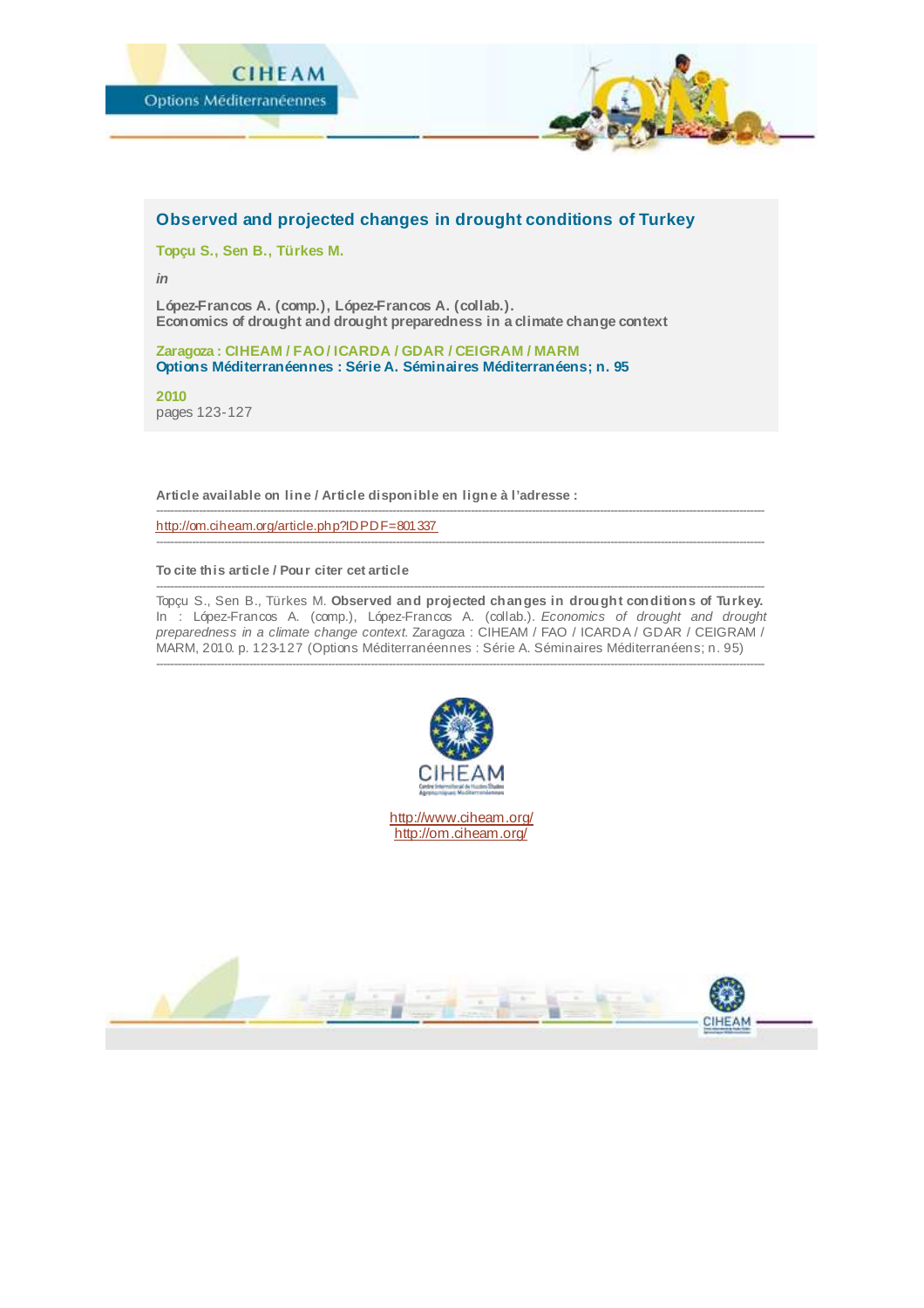# **Observed and projected changes in drought conditions of Turkey**

#### S. Topcu\*, B. Sen\*\*, M. Türkes\*\*\* and B. Sen\*\*\*\*

\*Department of Agricultural Structures and Irrigation, Faculty of Agriculture, Cukurova University, 01330 Adana (Turkey) \*\*Numerical Weather Prediction Division, Department of Weather Forecasting, Turkish State Meteorological Service, 06120 Kalaba-Ankara (Turkey) \*\*\*Department of Geography, Faculty of Sciences and Arts, Canakkale Onsekiz Mart University, Terzioglu Campus, 17020 Canakkale (Turkey) \*\*\*\*Department of Computer Engineering, Faculty of Engineering, Karabuk University, 78050 Karabuk (Turkey)

**Abstract.** Drought has become a recurring phenomenon in Turkey in the past few decades. Analyzing the historical occurrence and future projections of drought characteristics such as frequency, intensity and duration provide a better understanding of the range of climate futures for one particular country. Hence, this study aimed at analyzing the likely changes of drought characteristics in the future. The Standardized Precipitation Index (SPI) has been used to assess the drought characteristics. Rainfall datasets for the period 1960-1990 were acquired from 52 stations throughout Turkey. The future rainfall series for the years 2070-2100 were simulated using a regional climate model (RegCM3). The validated RegCM3 was used for simulating future climatic data, and the simulated rainfall series were used for calculation of drought indices. To asses the likely changes in future drought characteristics, each simulated future rainfall series was compared with the average rainfall amount derived from the reference period in SPI calculations. The maps were drawn to determine the spatial changes of droughts. The results showed that drought conditions are diverse in the country, and also increasing trends for intensity, frequency and duration were detected. The Eastern part of Marmara, the Black Sea and north-east part of the East Anatolia Region are characterized by wetter conditions. Particularly severe drought conditions are expected in the Western Mediterranean and Aegean Regions, although other regions will also confront with more frequent, intense and long lasting droughts.

**Keywords.** Drought monitoring – SPI – Climate change.

#### **Changements observés et expectés dans les conditions de sécheresse en Turquie**

**Résumé.** Durant les dernières décennies, la sécheresse en Turquie est devenue un phénomène récurrent. Les événements historiques et les projections futures des caractéristiques principaux de la sécheresse comme la durée, l'intensité et la fréquence nous donnent une compréhension plus vaste sur les tendances climatiques d'un pays. Cette étude vise à une analyse de l'évolution probable des caractéristiques de la sécheresse à travers l'index de précipitation standard (Standardized Precipitation Index, SPI). Les données pluviométriques pour la période comprise entre 1960 et 1990 ont été obtenues auprès de 52 stations de toute la Turquie. Les précipitations futures pour les années 2070-2100 ont été simulés a partir d'un modèle climatique régional (RegCM3) et ont été utilisées pour le calcul des indices de sécheresse. Pour évaluer les changements probables des caractéristiques futures de la sécheresse, les précipitations simulées ont été comparée avec celles dérivées de la période de référence (1960-1990) dans les calcules du SPI. Les cartes ont été établies afin de déterminer les variations spatiales de la sécheresse. Les conditions de sécheresse sont variables tout au long du pays avec une tendance croissante pour l'intensité, la fréquence et la durée. La partie orientale de Marmara, la mer Noire et le nord-est de l'Anatolie de l'Est sont les plus humides. Des conditions de sécheresse particulièrement graves sont prévues pour la partie Méditerranéenne occidentale et la Région Égéenne du pays. Cette situation se répète dans autres régions de pays avec des périodes de sécheresse plus fréquentes, intenses et de longue durée.

**Mots-clés.** Monitorage de la sécheresse – SPI – Changement climatique.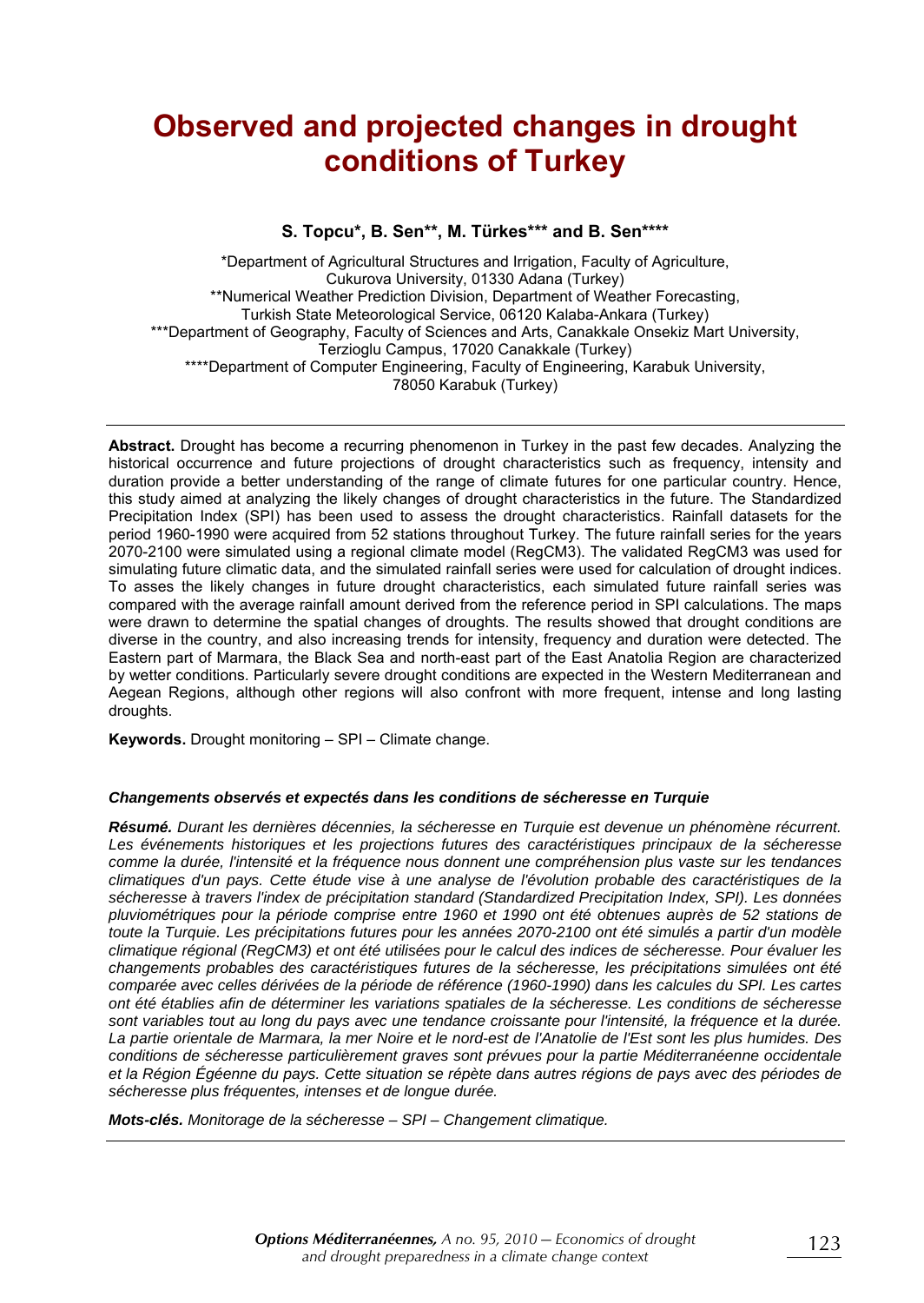# **I** – Introduction

Climate variability in the 20th century was characterized by apparent precipitation variability at both temporal and spatial scales. In addition to the well-known characteristic seasonal and yearto-year variability, some marked and long-term changes in precipitation occurred in Turkey, particularly after the early 1970s. Drought, originating from a deficiency of precipitation over an extended time period (which is usually a season or more) has become a recurring phenomenon in Turkey in the past few decades. Agriculture consumes about 75% of the available water in Turkey. When available water is insufficient to satisfy agricultural requirements, impacts can be acute. In extreme cases, lack of water can cause severe economic, social, and environmental crises, and recovery from these crises will require much time and money. Spatially coherent with the significant drought events since early 1970s, water stress and shortages for all water user sectors have also reached their critical points and up to 100% of yield losses have been reported in Turkey (Türkes, 1999; Türkes and Erlat, 2003, 2005; Anonymous, 2008).

Analyzing the historical occurrence of drought provides an understanding of the range of climate possibilities for a country, resulting in more informed management decision-making. There are several indices that measure to what extent precipitation for a given period has deviated from historically established norms. The Standardized Precipitation Index (SPI) is the number of standard deviations that the observed value would deviate from the long-term average (or median) for a normally distributed random variable (McKee et al., 1993). The SPI has several advantages over previous indices, including its simplicity and temporal flexibility, which allow its application for water resources on all timescales, and will be used widely for detecting and monitoring droughts (e.g. Hayes et al., 1999; Sırdas and Şen, 2001). Several studies have observed the spatial and temporal variations of Turkish standardized (normalized) precipitation series, and of the meteorological droughts and drought vulnerability of Turkey (e.g. Sirdas and Şen, 2001; Türkes and Tatlı, 2009).

Future projections about spatial and temporal changes in drought characteristics such as frequency, intensity and duration can be challenging for developing appropriate mitigation and adaptation strategies. There are a few studies dealing with drought occurrence probability in Turkey (i.e., Türkes, 1996, 1999). However these assessments were made using probability tests with historical drought statistics. Thus the climate-change projections, particularly those performed using high-resolution climate models, have not yet been used for future drought investigations. Hence, the objectives of this study are: (i) to analyze the spatial and temporal dimensions of historical droughts in Turkey; (ii) to predict the potential intensity, frequency and duration of droughts in Turkey for the future (2070-2100); and (iii) to determine likely changes in drought conditions in the future compared to the reference (1960-1990) conditions.

## **II – Study area, data and methodology**

Turkey's climate is characterized mainly by the Mediterranean macro-climate. There is therefore a highly seasonal precipitation regime in the western and southern regions, continental semiarid climate in the Central and Eastern Anatolia regions, and humid-temperate, uniformly rainy climate in the northern Marmara and Black Sea regions (Erinc, 1969; Türkes, 1999; Trigo et al., 2006).

Historical rainfall data sets for the reference period, 1960-1990, were acquired from 52 stations representative of all kinds of regions with different rainfall regimes in the country. The data set includes monthly precipitation totals (mm) recorded at the stations of the Turkish State Meteorological Service (TSMS), most of which are principal climatological stations. Homogeneity analyses were applied to the historical rainfall series.

The future rainfall series for the 2070-2100 period was simulated using a regional climate model  $-$  RegCM3 (Giorgi and Bates, 1989), for IPCC's SRESS-A2 scenario conditions. To produce the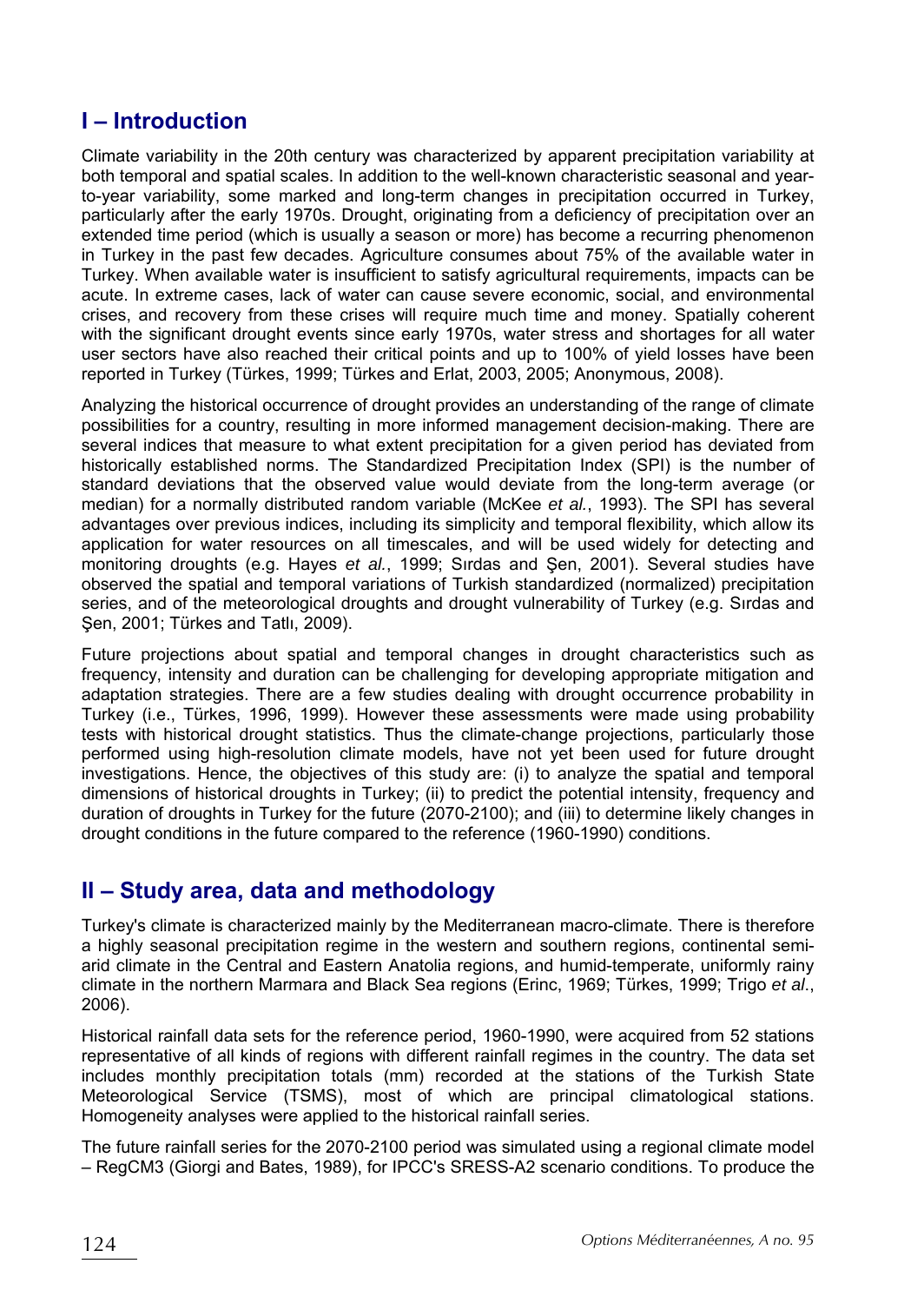lateral meteorological boundary conditions for the RegCM3, the FvGCM fields, the regional model was run using global model outputs, which have grid interval  $1^\circ \times 1.25^\circ$ . The model resolution was 20 km.

The Standardized Precipitation Index (SPI) has been used to assess the drought characteristics, and is calculated by taking the difference of the precipitation from the mean for a particular time scale, then dividing it by the standard deviation.

$$
SPI = (x_i - \overline{x})/\sigma
$$

where  $X_i$  is the precipitation,  $\overline{X}$  is the arithmetic mean and  $\sigma$  is the standard deviation of the series.

The normalized series of SPI values represent wetter and drier climates in the same way. McKee et al. (1993) defined the criteria for a drought event for all of the time scales and classified the SPI to define various drought intensities (Table 1). In a drought evaluation using SPI, the period in which the index has a negative value is defined as a dry period. The month in which the index value drops to negative is evaluated as the start of drought and the month in which the index increases to positive values is defined as the end of drought (McKee et al., 1995).

**Table 1. SPI categories** 

| <b>SPI values</b> |                | Index |
|-------------------|----------------|-------|
| $2.0+$            | Extremely wet  | 1     |
| 1.5 to 1.99       | Very wet       | 2     |
| 1.0 to 1.49       | Moderately wet | 3     |
| $-99$ to $.99$    | Near normal    | 4     |
| $-1.49$ to $-1.0$ | Moderately dry | 5     |
| $-1.99$ to $-1.5$ | Severely dry   | 6     |
| -2 and less       | Extremely dry  | 7     |

To verify RegCM3 simulations, the model was performed for the reference period and simulated rainfall data were used for computing SPI for the 1960-1990 period. Then, to proof the capturing capacity of the RegCM3, these results for the reference period were compared with SPI values calculated using observed climatic data. The validated climate model was used for performing climatic data for the future 30-year period (2070-2100). Using the projected climate data, the SPI series were computed for the future conditions, which indicates the drought events within future 30-year period. Furthermore, to determine the likely changes between reference and future periods, the projected future rainfall series was compared with the average rainfall amount derived from the reference period in SPI calculations.

### **III - Results and discussion**

Drought index results were analysed at regional scale in particular referred to the rainfall regime regions in the country. In most stations in the Marmara Region, extremely severe drought (compared with average values) was experienced only in 1961. However, during the 1960-1990 period, particularly severe drought conditions occurred twice while one year was extremely wet in the region. The highest areal coverage of drought was observed in 1972 and 1990 in the region, while some cities West Turkey suffered moderate drought conditions for six years within the reference period (1960-1990). Adana, in the southern part of Turkey, experienced protracted moderate droughts between 1970 and 1973. The Black Sea Region suffered one year of extremely severe drought while severe drought conditions were observed for two years, particularly in coastal areas of the region. Contrary to the west of Turkey, East Anatolia faced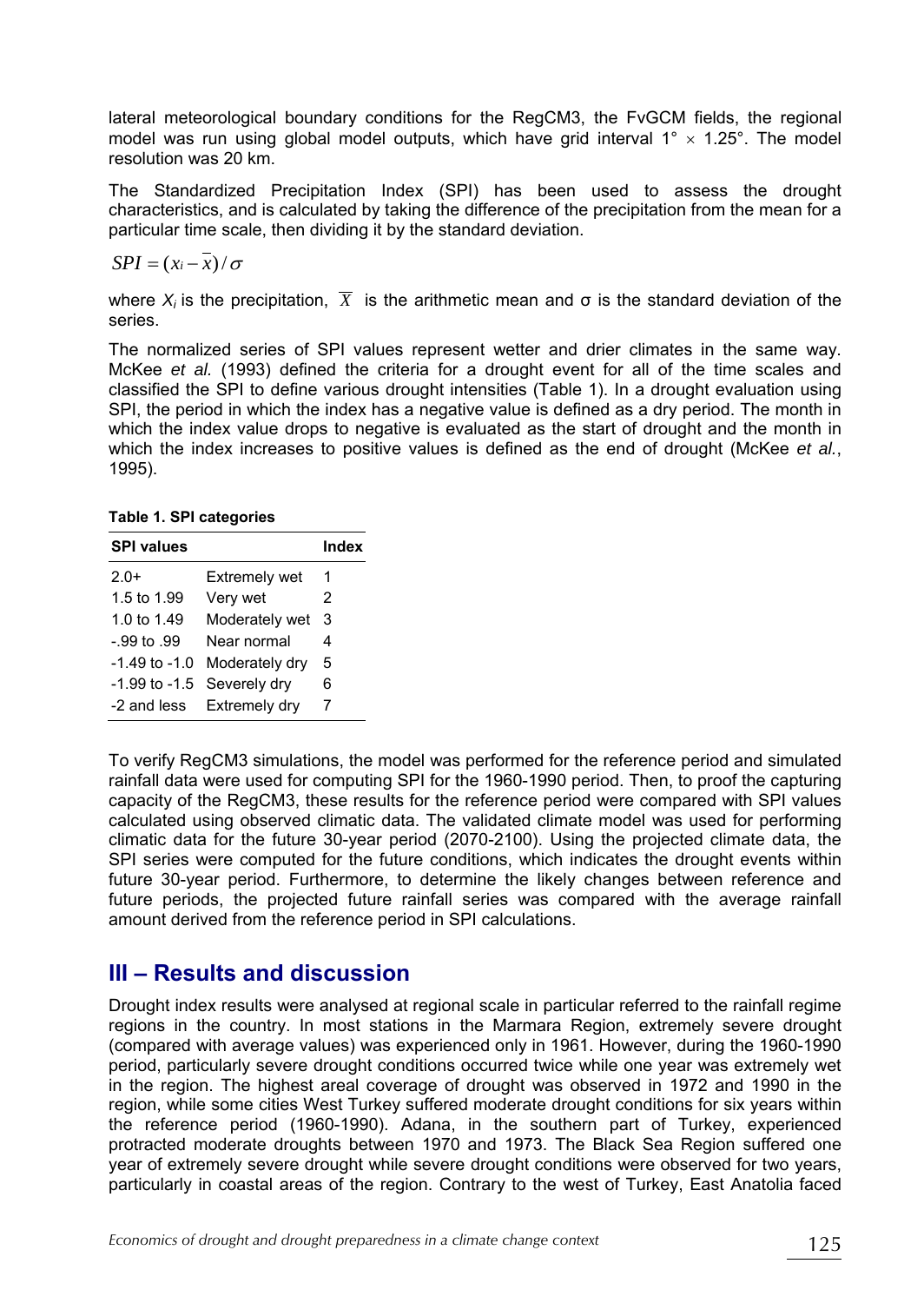moderately wet conditions for up to seven years, whereas severe drought occurred for two years in one city only in those three decades, Southeastern Anatolia receives less rainfall compared to the other regions in Turkey, consequently the SPI values indicated that severe droughts occurred up to five times in four cities in the region. Drought-affected areas were largest in 1970, 1973, 1989 and 1990, while one station of the region experienced three years of consecutive drought events.

Figure 1 shows an example of a 12-month scale SPI time series for both reference and future 30-year-periods at one of the stations. Similar time series have been derived for the other 51 stations. The intensity, frequency and duration can be detected from those graphs, and the statistical analyses for each drought characteristics were done in detail. As shown in the graphic, the intensity and the frequency of droughts will likely be increased in Adana stations. Consecutive drought years can also be expected after 2080.



**Fig. 1. Observed (reference period) and simulated (future period) SPI values.** 

The SPI values calculated using simulated future rainfall series and the arithmetic means of the reference period indicated increases up to three times the frequency and intensity of drought events in some cities of the Mediterranean Region. Additionally the wet conditions observed in the reference period are unlikely to occur in the Mediterranean and Aegean regions in future. Especially in the coastal areas of west and south-west Turkey, drastic increases in severe drought conditions can be expected. Evaluation of all stations in the Aegean and the Mediterranean regions showed a shift to more dry conditions in the future compared to the past observations (Fig. 2).

Most of the stations in the Marmara Region will experience more dry conditions while only two of them expected to get wetter in the future. The Black Sea Region is the only region which is generally will have wetter conditions than drier compared to the past during the years between 2070-2100.

# **IV – Conclusion**

The study results showed that drought conditions are diverse in the country, while trends indicating increasing intensity, frequency and duration were detected. At the regional scale, the Eastern part of Marmara, the Black Sea Region and northern and eastern parts of the East Anatolia Region are characterized by wetter conditions. Particularly severe drought conditions are expected in the Western Mediterranean and Aegean Regions, although other regions of the